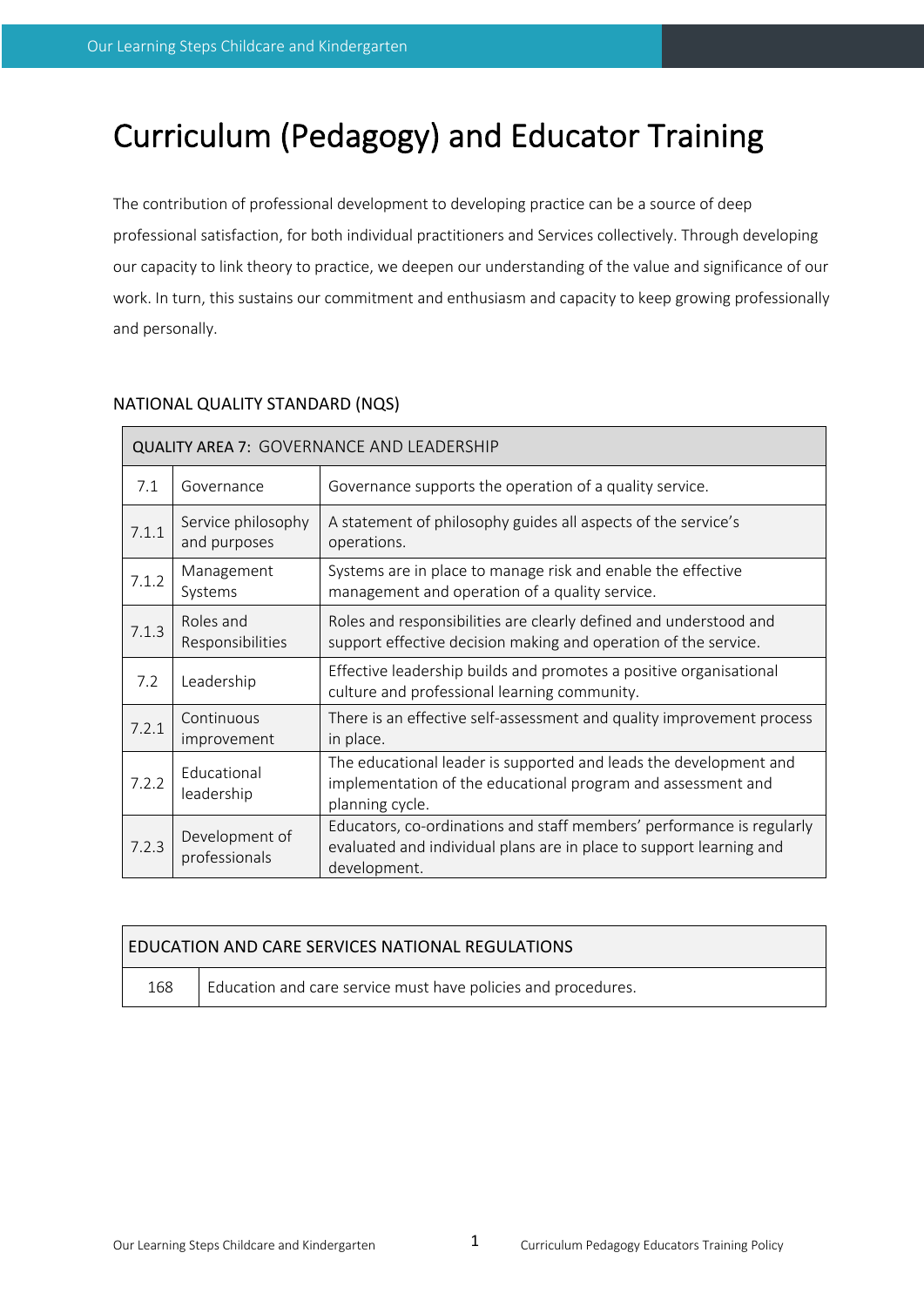### RELATED POLICIES

| Code of Conduct Policy<br>In-Service and Staff Development Policy | Work Health and Safety Policy |
|-------------------------------------------------------------------|-------------------------------|
|                                                                   |                               |

#### PURPOSE

It is vital for staff and educators to be involved in professional growth in the early childhood sector to allow greater efficiency in the operation of our Service.

We aim to implement a process for providing effective professional development opportunities based on employees' strengths, interests, and goals.

## SCOPE

This policy applies to staff and management of the Service.

## IMPLEMENTATION

Working with young children and families is complex and challenging work. Current research in the field of brain science and the developments in theoretical perspectives and approaches to early childhood education are rapidly expanding the knowledge and theory base that we draw on to guide our practice.

Whilst the amount of change and growth in the early childhood sector presents us with great opportunities for increasing the quality of our services, adapting to and working positively with change and trying to keep up to date with theory and research is indeed a challenge. Professional development, when planned and implemented effectively, is a key tool that can be used to support us.

We employ compassionate, dedicated and proficient educators who bring a high skill level, appropriate qualifications and varying amounts of experience to support implementation of our curriculum and philosophy. To maintain our commitment to quality education and care, we will implement a performance appraisal procedure.

Professional Development will be provided on a justifiable foundation to all educators and staff and may include:

- Mentoring by appropriate educators/staff
- In-house workshops run by an external trainer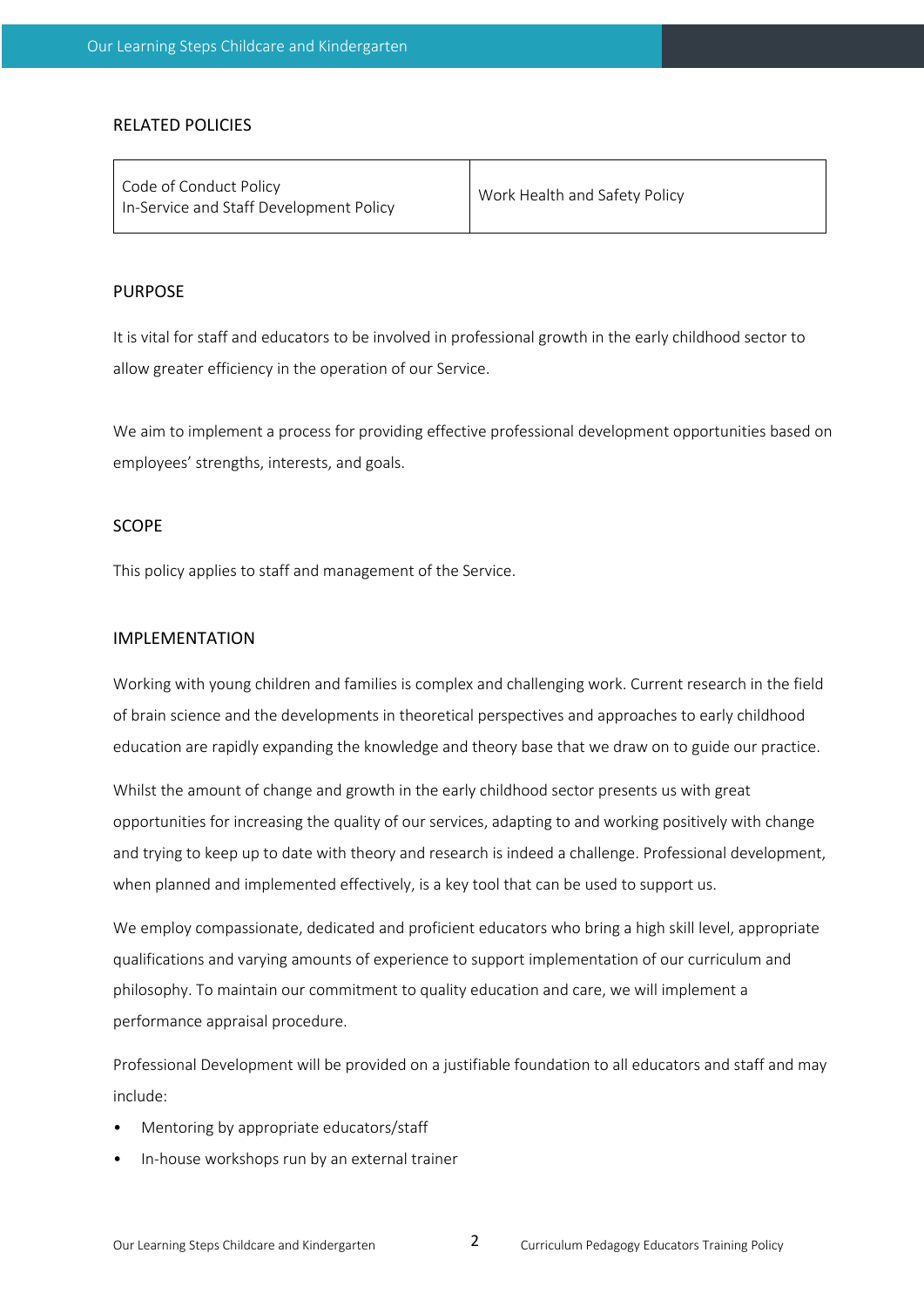- External workshops, seminars etc.
- Formal TAFE, college of University courses
- On-the-job training (e.g. through changes in role or through exchange of information between educators/staff)
- Educator and management exchanges between Services,
- Provision of appropriate resources (books, movies, documentaries etc.),

## Management/ Nominated Supervisor will

- Encourage all staff, educators and management attend a minimum of 4 in-service training events each year.
- Ensure as a minimum that Primary Contact Educators update their Child Protection training every 12 months, or as legislative changes are made as a minimum to ensure knowledge is current.
- Support Educators to undertake WHS training as a part of their in-service training at least annually.
- Ensure funds are set aside for training and development needs in the annual budget.
- Support Educators in furthering their professional skills and knowledge by paying for required training requested by management (travel will be at the staff and educator's own expense).
- Approve all in-services prior to booking (for events which are paid for or subsidised by the Service).
- Approve any additional professional development cost requested above the minimum expected training on an individual basis.

## Educators will

- Endeavour to attend minimum of 4 in-services events each year.
- Keep their First Aid Training current and supply the Service with current certificates.
- Ensure full Asthma and Anaphylaxis training is kept up to date every 3 years.
- Ensure CPR is kept up to date annually.
- Attend any required training set by management to enhance educator's skills and knowledge.
- Present their newly acquired skills and knowledge during team meetings to share information gained with their colleagues.
- Monitor and document their own record of Pedagogy reflection showing their commitment to reflective practice and ongoing professional development, embracing it as life-long learning that involves engaging with questions of philosophy, ethics, and practice, and their influence on the